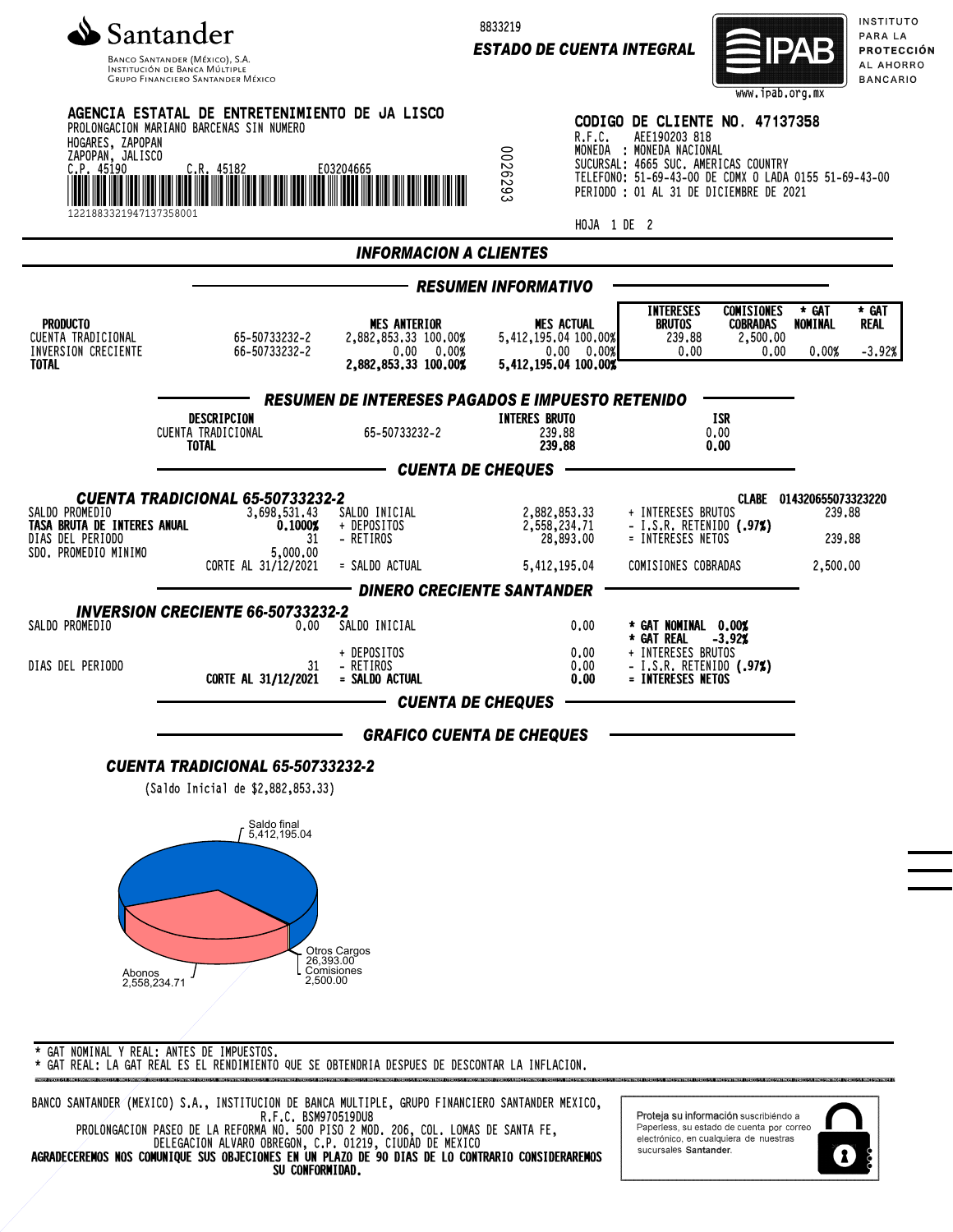

**BANCO SANTANDER (MÉXICO), S.A.** INSTITUCIÓN DE BANCA MÚLTIPLE **GRUPO FINANCIERO SANTANDER MÉXICO** 

### *ESTADO DE CUENTA INTEGRAL*

|                                                                                  |                   | DETALLE DE MOVIMIENTOS CUENTA DE CHEQUES                                                                                                                                                                                                                                                                                                                                                                                                                                                                                                    |                           |                                                     |                                                              |
|----------------------------------------------------------------------------------|-------------------|---------------------------------------------------------------------------------------------------------------------------------------------------------------------------------------------------------------------------------------------------------------------------------------------------------------------------------------------------------------------------------------------------------------------------------------------------------------------------------------------------------------------------------------------|---------------------------|-----------------------------------------------------|--------------------------------------------------------------|
| <b>FECHA</b>                                                                     | <b>FOLIO</b>      | CUENTA TRADICIONAL 65-50733232-2<br>DESCRIPCION                                                                                                                                                                                                                                                                                                                                                                                                                                                                                             | <b>DEPOSITOS</b>          | <b>RETIROS</b>                                      | CLABE 014320655073323220<br><b>SALDO</b>                     |
| 30-NOV-2021<br>01-DIC-2021 0000000<br>01-DIC-2021 0000000<br>01-DIC-2021 0000000 |                   |                                                                                                                                                                                                                                                                                                                                                                                                                                                                                                                                             | 239,88                    | 2,500.00<br>400.00                                  | 2,882,853.33<br>2,883,093.21<br>2,880,593.21<br>2,880,193.21 |
| 08-DIC-2021 5182440                                                              |                   | <b>SALDO FINAL DEL PERIODO ANTERIOR<br/>SALDO FINAL DEL PERIODO ANTERIOR<br/>COM MEMBRESIA PAQ TRANSACC 2 NOV 2021<br/>COM MEMBRESIA PAQ TRANSACC 2 NOV 2021<br/>I V A NOV 2021<br/>ABONO TRANSFERENCIA SPEI HORA 09:03:16<br/>RECIBIDO DE BBVA MEXICO<br/>D</b><br>CLAVE DE RASTREO 002601002112080000965261<br>REF 0684217<br>CONCEPTO F-830<br>RFC 0SM150106MM9                                                                                                                                                                          | 20,888.83                 |                                                     | 2,901,082.04                                                 |
| 09-DIC-2021 7568519                                                              |                   | PAGO TRANSFERENCIA SPEI HORA 15:36:05<br>ENVIADO A BAJIO<br>A LA CUENTA 030320900002267662<br>AL CLIENTE ESTRELLA PEREZ CURIEL (1)<br>(1) DATO NO VERIFICADO POR ESTA INSTITUCION<br>CLAVE DE RASTREO 2021120940014 BET0000475685190<br>REF 7568519<br>CONCEPTO ALIMENTOS PARA EL PERSONAL                                                                                                                                                                                                                                                  |                           | 6,273.00                                            | 2,894,809.04                                                 |
| 10-DIC-2021 0000000                                                              |                   | CARGO TRANSFERENCIA ENLACE PAGO F1520 EVENTO DEL 11 DE DIC                                                                                                                                                                                                                                                                                                                                                                                                                                                                                  |                           | 19,720.00                                           | 2,875,089.04                                                 |
| 20-DIC-2021 6593435<br>22-DIC-2021 3045885                                       |                   | DEPOSITO EN EFECTIVO<br>ABONO TRANSFERENCIA SPEI HORA 12:15:10<br>RECIBIDO DE SCOTIABANK<br>DE LA CUENTA 044320010069992636<br>DEL CLIENTE SCOTIABANK INVERLAT SA FID 100<br>CLAVE DE RASTREO 2021122240044DISP0000000024395<br>REF 0321975<br>CONCEPTO PAGO A TERCEROS<br>RFC SIN941202514                                                                                                                                                                                                                                                 | 37,106.00<br>2,500,000.00 |                                                     | 2,912,195.04<br>5,412,195.04                                 |
|                                                                                  |                   | <b>TOTAL</b>                                                                                                                                                                                                                                                                                                                                                                                                                                                                                                                                | 2,558,234.71              | 28,893.00                                           | 5,412,195.04                                                 |
|                                                                                  |                   | – DETALLE DE MOVIMIENTOS DINERO CRECIENTE SANTANDER<br><b>INVERSION CRECIENTE 66-50733232-2</b>                                                                                                                                                                                                                                                                                                                                                                                                                                             |                           |                                                     |                                                              |
| <b>FECHA</b><br>30-NOV-2021                                                      | FOL <sub>10</sub> | DESCRIPCION<br>SALDO FINAL DEL PERIODO ANTERIOR                                                                                                                                                                                                                                                                                                                                                                                                                                                                                             | <b>DEPOSITOS</b>          | <b>RETIROS</b>                                      | <b>SALDO</b><br>0.00                                         |
|                                                                                  |                   | <b>TOTAL</b>                                                                                                                                                                                                                                                                                                                                                                                                                                                                                                                                | 0.00                      | 0.00                                                | 0.00                                                         |
|                                                                                  |                   | <b>______ INFORMACION FISCAL</b>                                                                                                                                                                                                                                                                                                                                                                                                                                                                                                            |                           |                                                     |                                                              |
| <b>FOLIO INTERNO:</b><br><b>METODO DE PAGO :<br/>TIPO DE COMPROBANTE :</b>       | UUID DEL TIMBRADO | NUM. DE CERTIFICADO DEL EMISOR<br>9E147354-9917-45E6-A487-9040A6A98152<br>00001000000504535458<br>65507332322<br><b>FULLO INTERNO :<br/>FECHA Y HORA DE EXPEDICION :<br/>FECHA Y HORA DE CERTIFICACION :<br/>REGIMEN FISCAL DEL EMISOR :<br/>LUGAR DE EXPEDICION DEL COMPROBANTE :<br/>UNIDAD DE MEDIDA :<br/>UNIDAD DE MEDIDA :</b><br>2022-01-01T17:51:56<br>2022-01-01T17:51:56<br>601 - GENERAL DE LEY PERSONAS MORALES<br>01219 - CIUDAD DE MEXICO<br>E48 - UNIDAD DE SERVICIO<br>PUE - PAGO EN UNA SOLA EXHIBICION.<br><b>INGRESO</b> |                           | NUM. DE CERTIFICADO DEL SAT<br>00001000000505211329 | Iш                                                           |

#### SELLO DIGITAL DEL EMISOR

W+piWgZvlSqjVRyR1I44FarncfbZyazvZghVm2h4k5cJUVSrYYUlbJwlxzOUj+2v5oCed2vR2/j+Uw/ZqL/0QZaTYXcN6QcMxQw4qSTxzf2PvTtD9GxE7cdiB9BScbkeqnzEh7yp8AhsrVQ1J dySp2XAlAVMfAYkWua1sUGYv8XiXpnBt1M9bmqT1n8dBYnc/S8ObciiOCrAi76Ik6ZRAOzt37bWZlc3/nlfLykccF5wS1Uj3mYpTCorWm0FAyaUeelFR/KPPe5P0Ol9kjBRu3X8evDiBLCfVV 4vfdYUrgkhld5SLVQio9sEC1dEh8MICeCItoCgEBu5m1mEe31fLw==

# SELLO DIGITAL DEL SAT

n30suWDqN/40C++Y4C3ONIWSOWIYKZGWUCUVFIIZJWNSQCUVVCAONWVUI/XNDJI/3MG3jNIUNOdAXUYITLAXIMDLGNCPV2OOAQAA]nMQITTChYO]3MINJQINUA3INqUWAMHLIOAX9O2XOQUDj/ KYd9BXWYL+dZ8VJZUNIXT98XFTVGtRV3O4IAPZWDYLeWaFDjKE5FVS6dDNYSYFU/WH1+XPTTIMQXRtaas/DC9e/iLEBaQTMpC+FM3yjOCjBL9/af3JPGpR4jM3CDYPIdYIUCFTKZAUJAGYIS1 doK8pmv0KN5iSzDfJ/r2+5MPfg6jBtCwhAWSmswdVqDOhgLhk8Nw==

#### CADENA ORIGINAL DEL COMPLEMENTO DE CERTIFICACION DEL SAT

||1.1|9E147354-9917-45E6-A487-9040A6A98152|2022-01-01T17:51:56|INT020124V62|W+piWgZvlSqjVRyR1I44FarncfbZyazvZghVm2h4k5cJUVSrYYUlbJwlxzOUj+2v5oCed 2vR2/j+Uw/ZqL/0QZaTYXcN6QcMxQw4qSTxzf2PvTtD9GxE7cdiB9BScbkeqnzEh7yp8AhsrVQ1JdySp2XAlAVMfAYkWua1sUGYv8XiXpnBt1M9bmqT1n8dBYnc/S8ObciiOCrAi76Ik6ZRAO zt37bWZlc3/nlfLykccF5wS1Uj3mYpTCorWm0FAyaUeelFR/KPPe5P0Ol9kjBRu3X8evDiBLCfVV4vfdYUrgkhld5SLVQio9sEC1dEh8MICeCItoCgEBu5m1mEe31fLw==|00001000000505 211329||

ESTE DOCUMENTO ES UNA REPRESENTACIÓN IMPRESA DE UN CFDI PAGO EN UNA SOLA EXHIBICION